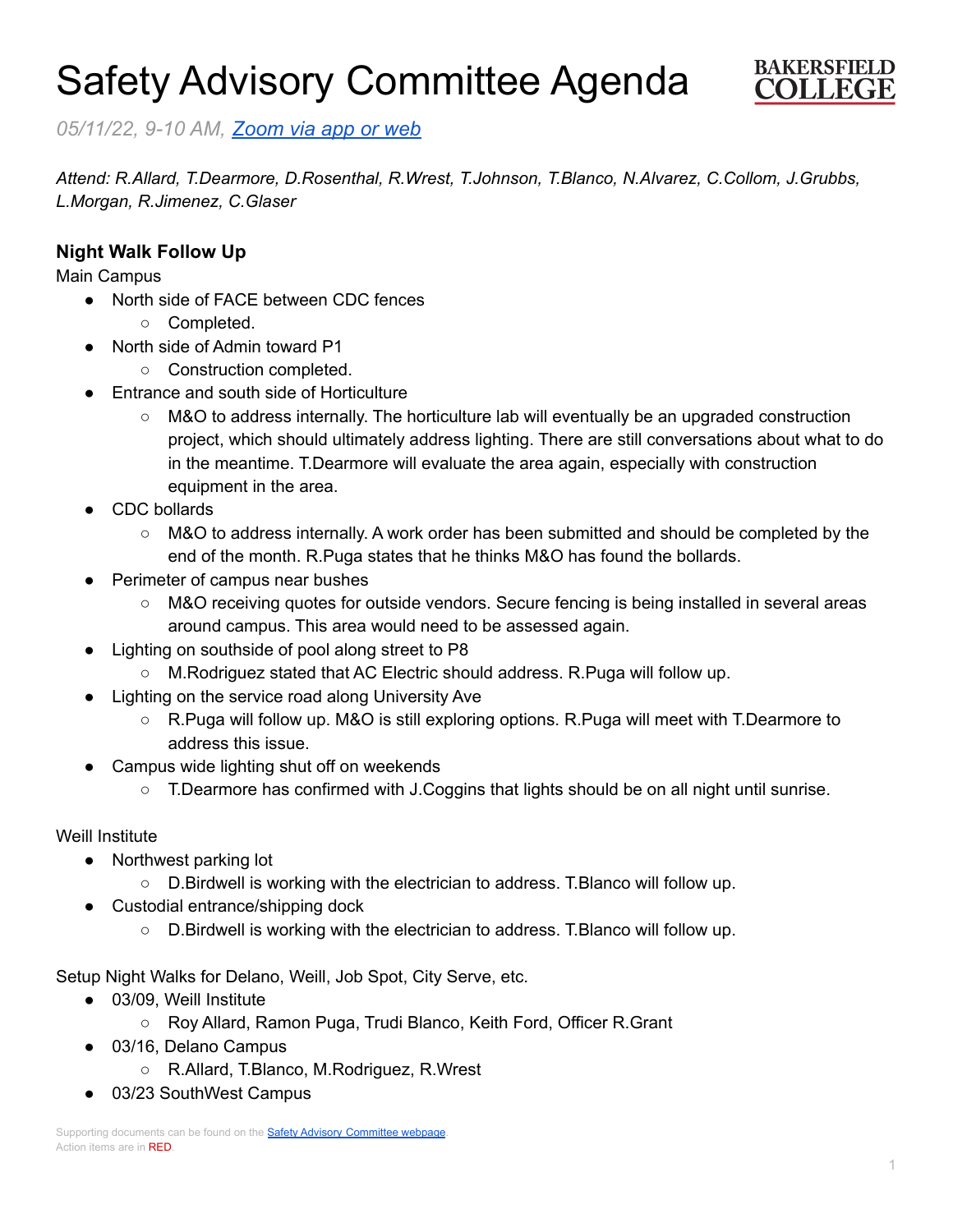*05/11/22, 9-10 AM, [Zoom](https://cccconfer.zoom.us/j/95588517472?pwd=OTV2dmFlMHN3dWkxRndrem1YL2dQQT09) via app or web*

- Completed 3/23/22
- Interior and exterior building lights working
- One parking light is not working.
- Job Spot
	- L.Morgan, T.Dearmore
	- Most of the exterior is well lit.
- **City Serve** 
	- L.Morgan, T.Dearmore
	- Exterior lighting needs to be addressed. T.Dearmore will connect with E.Grijalva to determine next steps.

#### **Charge Review**

Confirm if committee charge needs submission to Academic Senate (T.Dearmore, R.Allard, T.Johnson)

● There was discussion about the need to have Academic Senate approve the Safety Advisory Committee charge. The committee decided to move forward with sending our charge to Academic Senate. T.Johnson mentioned that there will be discussions this summer regarding this issue from a broader perspective.

#### **Clery Compliance**

Safety Campaigns Updates (T.Dearmore)

- E-Mail Fraud
	- Sent to BC all and Enrolled Students
- Sexual Assault Awareness Month

Report Exec Review (T.Dearmore)

● T.Dearmore is working on sorting this data.

Maxient Review (T.Dearmore, N.Damania)

● T.Dearmore working on this with N.Damania.

Active Shooter Training Subcommittee (T.Dearmore, T.Blanco, K.Ford, T.Thoms)

- 07/14 is the new date for Active Shooter drill. This will be at Student Life. Fire, local law enforcement, and emergency medical services will participate.
- The drill will be announced and staff/students will be trained prior.

#### **Safety Training Handling Chemicals**

OSHA requirements (D.Rosenthal)

● Cal OSHA 5199 for chemical hygiene plan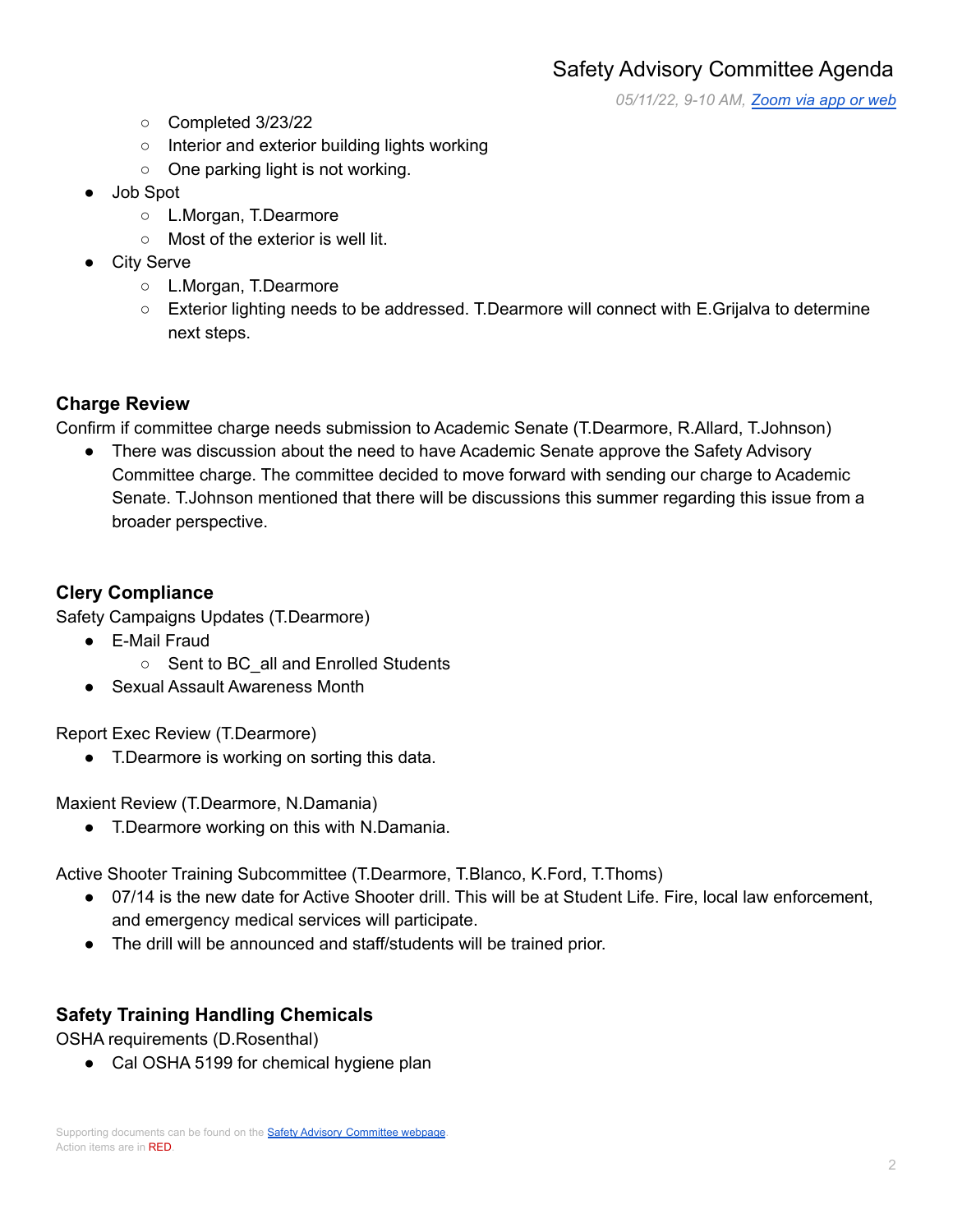*05/11/22, 9-10 AM, [Zoom](https://cccconfer.zoom.us/j/95588517472?pwd=OTV2dmFlMHN3dWkxRndrem1YL2dQQT09) via app or web*

SDS Data Sheets Subcommittee (T.Blanco, R.Allard, R.Puga, D.Rosenthal, T.Thoms)

- Updates; Goal is to identify all places on campus that need SDS sheets and training.
- Information from DO Risk Management (T.Blanco)
- Subcommittee will report back to J.Grubbs with their findings.

T.Blanco will send out a link to the committee for SDS sheets.

## **Flex Hours for Safety Training**

Updates on August Flex Week training sessions

- Active Shooter Training (1.5 hrs)
- First Aid/CPR/Stop The Bleed Review (1.5 hrs)
- Safety Data Sheets Training (T.Thoms)
- Emergency Responder Training (College Safety)
- Campus Security Authority Training (College Safety)

### **Review & Update Emergency Response Procedures**

Updates from Risk Management

- Risk Management is now evaluating BC.
- Planning to have most of the District emergency response procedures implemented by Fall 2022

### **COVID Protocols**

Updates (College Safety, Risk Management)

● There has been a small increase in cases. It has still been low. J.Grubbs mentioned that most people do not know they have it because symptoms seem to be very minor.

### **Roundtable Updates**

M&O (R.Puga)

- Representative not present.
- Courtesy Cart service decals and posts (R.Puga, C.Glaser)
	- Need to install stickers on metal signage
- Trees by Agriculture area
- Portable shower in P11
- New LED lighting in P3.

HR (J.Fisher)

- Representative not present.
- Title IX campus-wide training updates
	- Provided one in person training where few people attended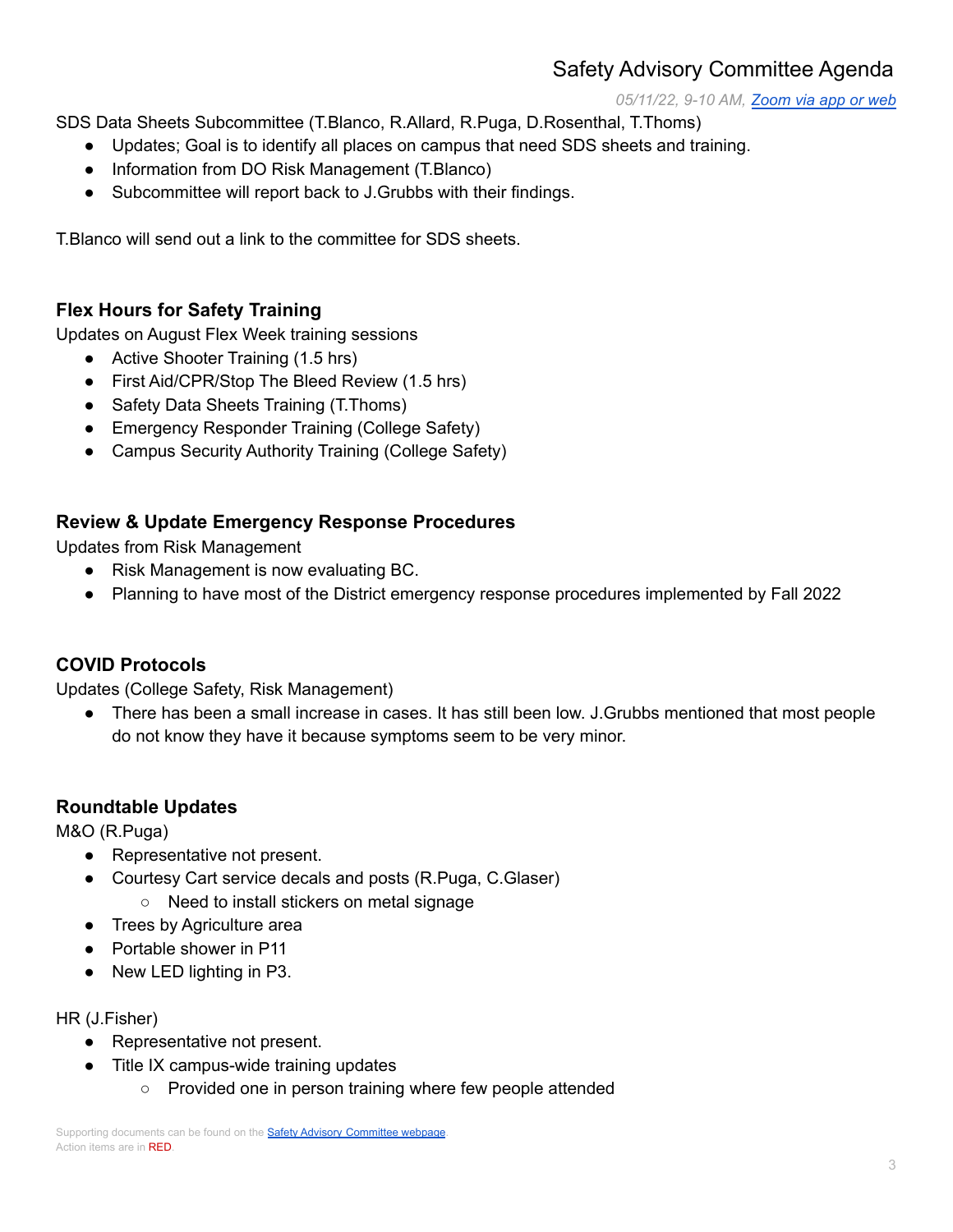*05/11/22, 9-10 AM, [Zoom](https://cccconfer.zoom.us/j/95588517472?pwd=OTV2dmFlMHN3dWkxRndrem1YL2dQQT09) via app or web*

- HR procedure might be updated in the future
- Looking into providing training with outside contractor

Food Services (F.Cabuena)

● Representative not present.

#### CDC

● R.Barron mentioned that CDC is glad parents are now able to drop off students inside the center.

Events (L.Prendez)

● Representative not present.

College Safety (T.Dearmore)

- T.Dearmore gave updates on the recent email fraud issues that have affected students. There was a BC\_all email that was sent out on 05/10 that addressed how to identify these spam emails and what to do if it happens.
- College Safety will have about 50 security related personnel on campus (College Safety, Trans-West, Knights Security). The goal of this is to attempt to mitigate any issues, especially things like catalytic converter thefts.

Student Life

● N.Alvarez mentioned that there are no major updates.

Risk Management (T.Blanco)

- Update on emergency system (Activate)
- Working on a bid for the purchase of software to update AEDs
	- T.Blanco mentioned that the bid was a little high from the vendor. They are now exploring other options.

Athletics (K.Ford)

- Representative not present.
- Bollards at service road updates
- They have several large scale events coming.